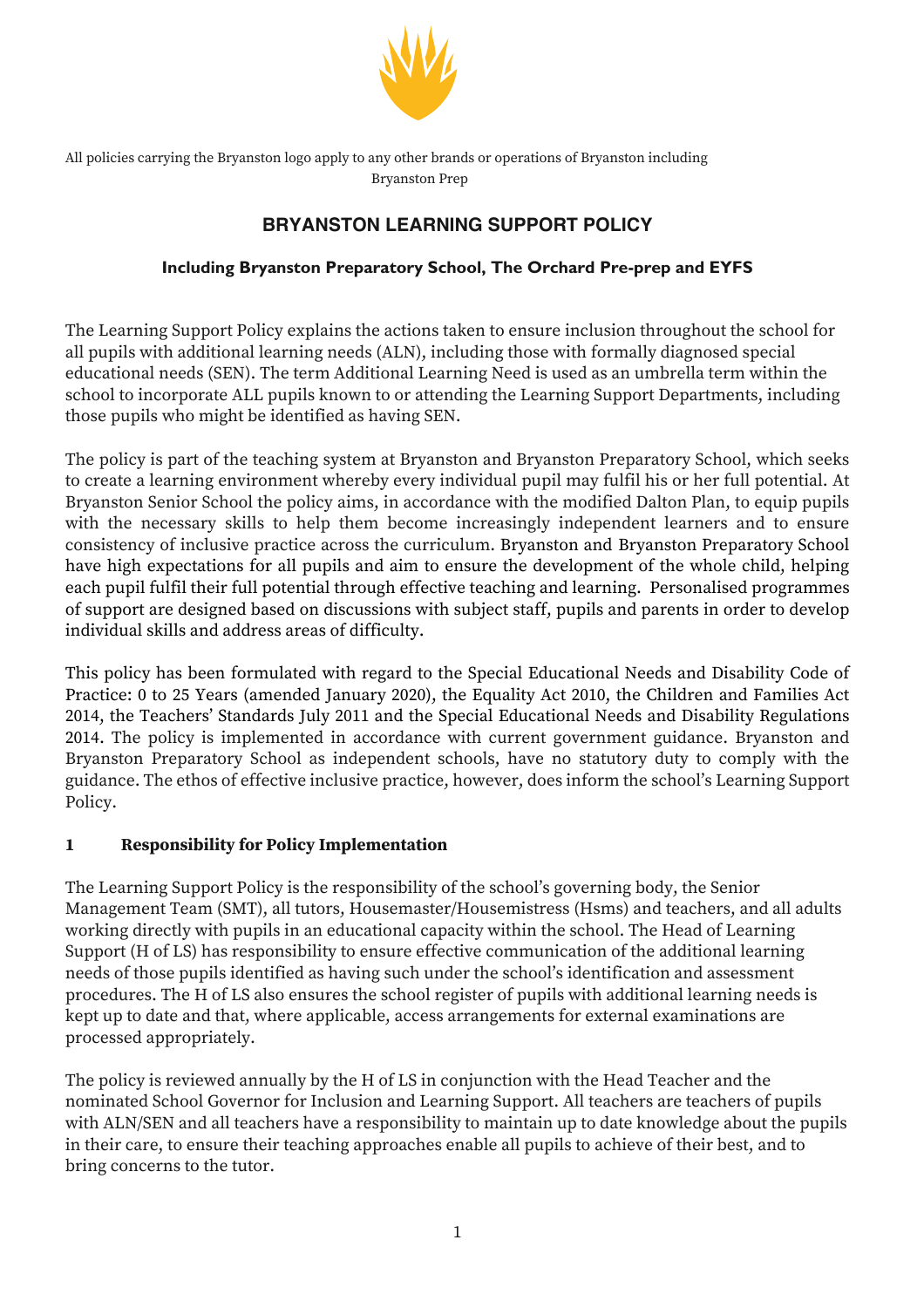

Tutors should ask parents of new pupils whether there has been a history of ALN and, if so, share this with the H of LS in case it has been missed during the admissions process. They must inform the H of LS of their tutorial pupils who are a cause for concern and must liaise with parents about concerns and actions proposed. Tutors take primary responsibility for communication with parents and the H of LS when a formal assessment is required.

# **3 The Academic Support Department**

The Learning Support Departments are led by the H of LS and includes a team of qualified Learning Support teachers, each with specialist knowledge and experience and two Learning Support Assistants. The H of LS manage the departments and ensure effective communication between the departments and the respective Common Room staff body. In addition to the responsibilities described above, the H of LS supports the Admissions Registrar in matters relating to the smooth transition of new pupils with additional learning needs to the school in line with the Learning Support Protocol for Admissions. **Parents are advised to consult the school's Admissions Policy to familiarise themselves with the school's expectations and necessary IT equipment.** All members of the Learning Support Departments are included in the weekly Learning Support Department meetings which are conducted in the respective schools. Accurate records of pupils' learning activities and outcomes are kept. Staff complete end of term reports, enter comments and data on the weekly eCharts, participate in professional development opportunities, contribute towards the development of departmental objectives set out in the annual departmental development plan, and liaise with colleagues and parents about the progress of pupils in their care.

## **APPENDIX**

## **4 Pupils with Learning Difficulties**

Monitoring and Evaluation of the Learning Support Department.

The H of LS submits a Departmental Development Plan annually to the Deputy Head Academic and meets with the Deputy Head Academic to review departmental progress against the development plan. The H of LS works in conjunction with the Admissions Registrar to process admissions to the school of new pupils with ALN, and with the Exams Administration Officer during the processing of examinations access arrangements. The actions of the H of LS are monitored informally through interaction with these colleagues.

All members of the Learning Support department will participate in the school's annual appraisal cycle. EAL provision is monitored through meetings between the EAL teacher and the EAL Coordinator.

## **4.1 Identification and Assessment of Pupils with Additional Learning Needs**:

Government Guidance and Statutory Requirements

The Equalities Act 2010 (Statutory) defines a disability and the Equality Act 2010: (Statutory) definition of disability is usually considered cumulatively in terms of:

- identifying a physical or mental impairment.
- looking into adverse effects and assessing which are substantial.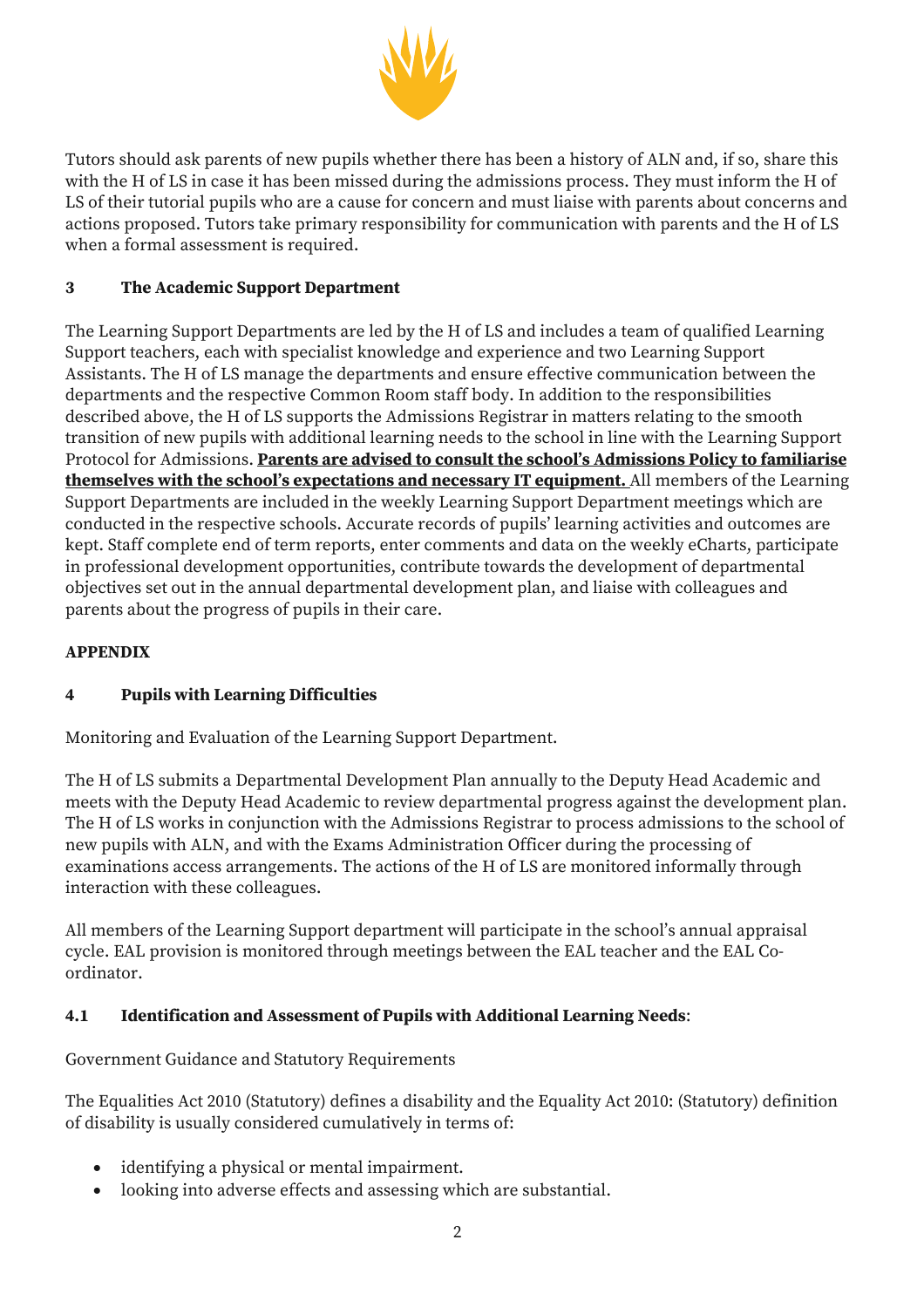

- considering if substantial adverse effects are long term.
- judging the impact of long-term adverse effects on normal day to day activities.

The clear starting point in the statutory guidance is that disability means 'limitations going beyond the normal differences in ability which may exist among people'. 'Substantial' means 'more than minor or trivial'. Substantial adverse effects can be determined by looking at the effects on a person with the impairment, comparing those to a person without the impairment, to judge if the difference between the two is more than minor or trivial. 'Long term' means the impairment has existed for at least 12 months or is likely to do so.

'Normal day-to-day activities' could be determined by reference to the illustrative, non-exhaustive list of factors in pages 47 to 51 of the statutory guidance relating to the Equality Act 2010. (Study and education related activities are included in the meaning of 'day to day' activities.)

Factors that might reasonably be expected to have a substantial adverse effect include:

- persistent and significant difficulty in reading and understanding written material where this is in the person's native language, for example because of a mental impairment, a learning difficulty or a sensory or multi-sensory impairment.
- persistent distractibility or difficulty concentrating.
- difficulty understanding or following simple verbal instructions.
- Higher than normal levels of anxiety
- factors that might reasonably be expected not to have a substantial adverse effect include:
- minor problems with writing or spelling
- inability to fill in a long, detailed, technical document, which is in the person's native language without assistance
- inability to concentrate on a task requiring application over several hours.

THE SEN Code of Practice, 2020 definition of special education needs

A child or young person has SEN if they have a learning difficulty or disability, which calls for special educational provision to be made for him or her. A child of compulsory school age or a young person has a learning difficulty or disability if he or she:

- has a significantly greater difficulty in learning than the majority of others of the same age, or
- has a disability which prevents or hinders him or her from making use of educational facilities of a kind generally provided for others of the same age in mainstream schools or mainstream post-16 institutions.

"Consideration of whether special educational provision is required should start with the desired outcomes, including the expected progress and attainment and the views of the pupil and the parents. This should help determine the support that is needed and whether it can be provided by adapting the school's core offer or whether something different or additional is required."

Government guidance, Every Child Matters (2004)

(Guidance only) has five main principles:

1. that children stay safe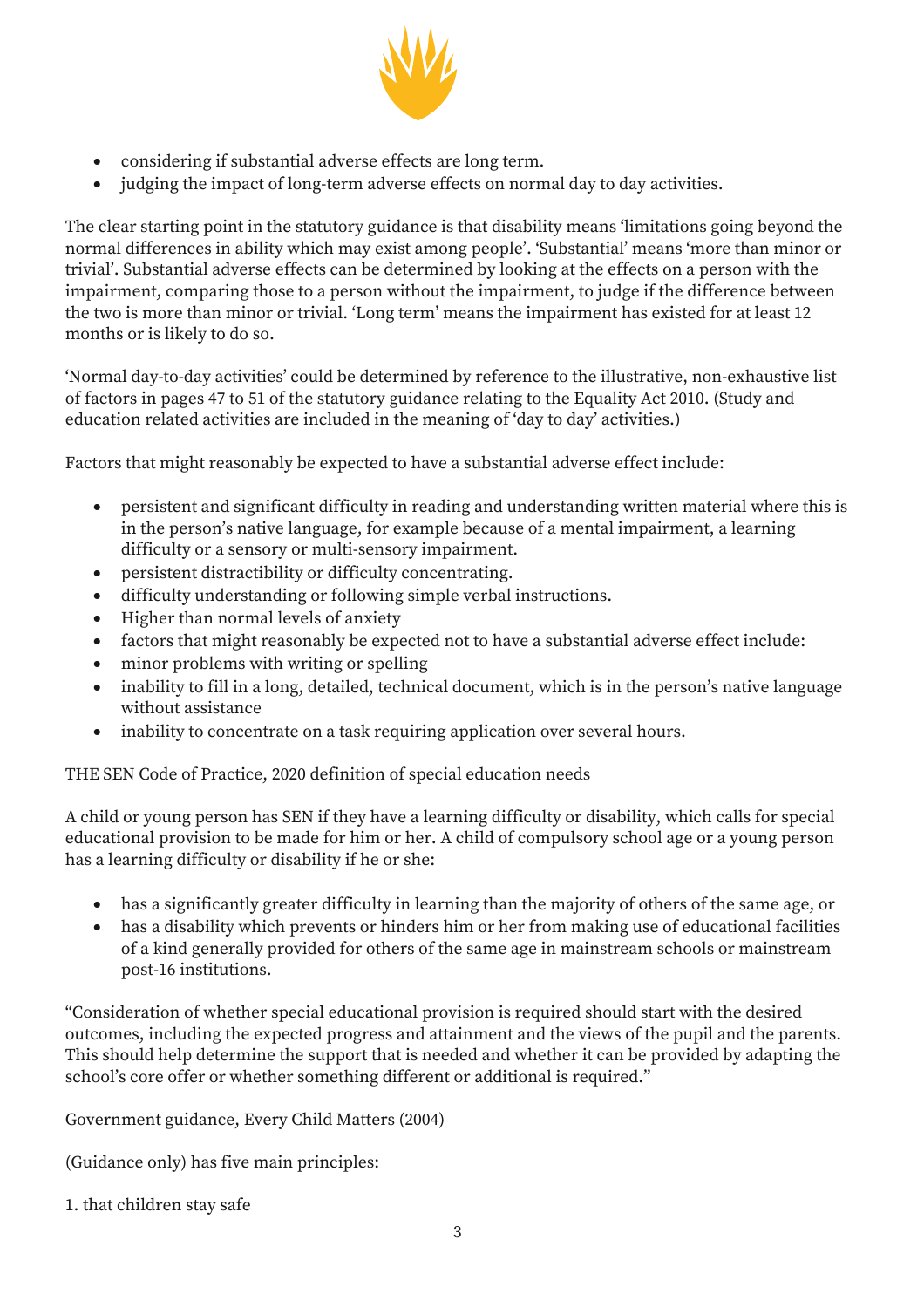

- 2. that they are healthy
- 3. that they enjoy and achieve
- 4. that they make a positive contribution
- 5. that they achieve economic well-being.

OFSTED has extended this to identify 14 groups of pupils about whom schools should analyse data:

Girls and boys, pupils who need support to learn English as an additional language (EAL), pupils with special educational needs, gifted and talented pupils, pupils at risk of disaffection and exclusion, other children such as 'sick children', children from families under stress, young carers, travellers, asylum seekers, refugees, pregnant schoolgirls and teenaged mothers, children 'looked after' by the local authority and 'vulnerable children'.

#### **Admissions**

Bryanston selects pupils on the basis of ability. Many pupils identified as having learning difficulties have been assessed at previous schools prior to entry to Bryanston. As part of the Admissions Protocol, the H of LS and Admissions Registrar liaise with prep school counterparts to request educational psychologists' and specialist teachers' reports during the Autumn and Spring terms preceding a pupil's first term at Bryanston. On rare occasions where there may be some doubt about a pupil's ability to cope with academic demands at the school, then a pupil may be invited for a pre-assessment prior to possible entry.

Information about new pupils enrolled at Bryanston is shared with tutors and teachers via the school's register of Learning Support accessed via ISAMS and PowerBI at the start of the academic year and updated when appropriate.

The Identification and Assessment of Pupils with SEN and/or Additional Learning Needs at Bryanston

The majority of Bryanston pupils with ALN/SEN have mild specific learning difficulties of a dyslexic or dyspraxic (DCD) nature, Attention Deficit (Hyperactivity) Disorder (ADD or ADHD); or more rarely, mild Asperger's Syndrome; or a (usually temporary) medical condition leading to an impairment. Some pupils' difficulties are characterised by a discrepancy between verbal and non-verbal assessment scores detected during an assessment. Other pupils attend individual Learning Support lessons to gain study or revision skills.

#### **How New Concerns are Addressed:**

A reasonable concern might be about a difficulty persisting over a period of time, e.g. half a term (a single observation does not provide enough evidence). The difficulty might take the form of: organisational or communication skills; seemingly persistent literacy difficulties affecting reading, writing or spelling; slow pace of working or handwriting and difficulty completing tasks within the time allowed; persistent numeracy or mathematical difficulties; essay planning and structuring weaknesses; retention and recall difficulties for tests or exams; a clear disparity between a pupil's oral abilities and their written output; co-ordination, gross and fine motor difficulties. This list is not exhaustive and any concern regarding the pupil's ability to make expected progress should be shared with the H of LS. A concern may be raised in one or more of the following ways:

• During analysis of results of Learning Support Department baseline assessments for all new pupils in Reception in the Preparatory School and D in the Senior School. These are conducted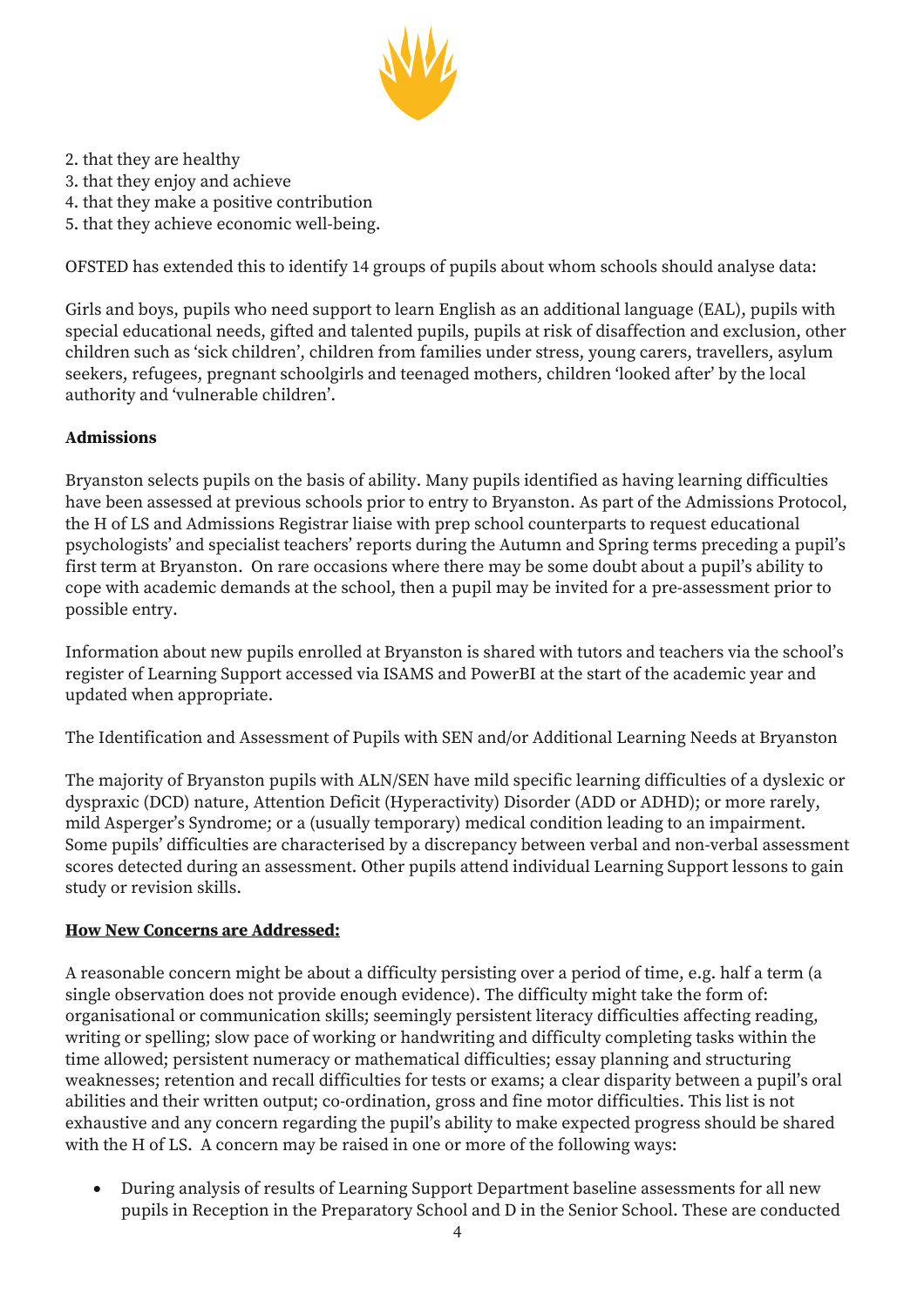

in the September when they join the school (standardised reading, spelling, maths, and timed free writing assessments).

- By the Head of Teaching and Learning during analysis of CAT, MidYIS and Yellis assessments.
- By class teachers and HODs through routine assessment and observations.
- By tutors through regular tutorial sessions and monitoring of pupils' electronic charts, end of term reports and informal liaison with teaching colleagues.
- By Hsms (as above).
- By Learning Support teachers' observations of those pupils already in receipt of one-to-one academic support.
- By parents who share their current concerns or a history of need after discussion with tutor.
- By pupils themselves who recognise a difficulty or challenge and who seek advice from tutors and the Learning Support Department directly.

#### **Actions, from Concerns to Provision**

The needs of pupils with ALN/SEN are met through differentiated teaching approaches within lessons, and for some pupils on request from parents through individual Learning Support lessons provided by the Learning Support Department. Learning Support lessons are taught during pupils' non-contact assignment periods, avoiding their withdrawal from curriculum lessons.

- Any concern raised with the Learning Support Department is always brought to the attention of the pupil's tutor if they are not already informed.
- The tutor may be asked to gather additional information from subject teachers, the Hsm and parents to investigate the perceived need.
- Sometimes, discussion of a pupil's needs with their tutor and subject teachers and suggestions of possible teaching and learning strategies is the most appropriate response in the first instance. The tutor monitors the situation and informs the Hof LS if the concern continues despite a change in approach.
- Often, through experience and knowledge of a family's preference, individual Learning Support lessons are arranged at this point, sometimes as a temporary measure but more often as a longer-term arrangement. Decisions to move towards individual learning support may come from tutors, parents, the H of LS or more occasionally, at the request of the pupils themselves.
- Tutors and class teachers ( in the Preparatory School) must always inform parents of additional charges for Learning Support lessons and gain their consent before lessons can be arranged.
- The H of LS will either allocate a pupil to the most appropriate member of the department or may decide that further investigation is necessary either before or in addition to Learning Support lessons being arranged. This further investigation usually takes the form of informal assessments to examine reading, spelling, working memory, verbal and non-verbal skills. If these informal assessments indicate that a specific learning difficulty may be present, the H of LS may recommend formal assessment by an independent educational psychologist.
- Not all pupils receiving Learning Support lessons have a history of learning difficulties or are a cause for concern in this respect. Some pupils are referred to the department for support with revision or study skills, rather than for support related to a specific learning difficulty.
- The school requires that all applications for examinations access arrangements must be supported by an educational psychologist's or a fully qualified educational assessor's report which may be included in a Form 8 where appropriate. Assessment by an independent educational psychologist or educational assessor who assesses within the school or online may be arranged by the H of LS. Parents may prefer to arrange an assessment outside school, but it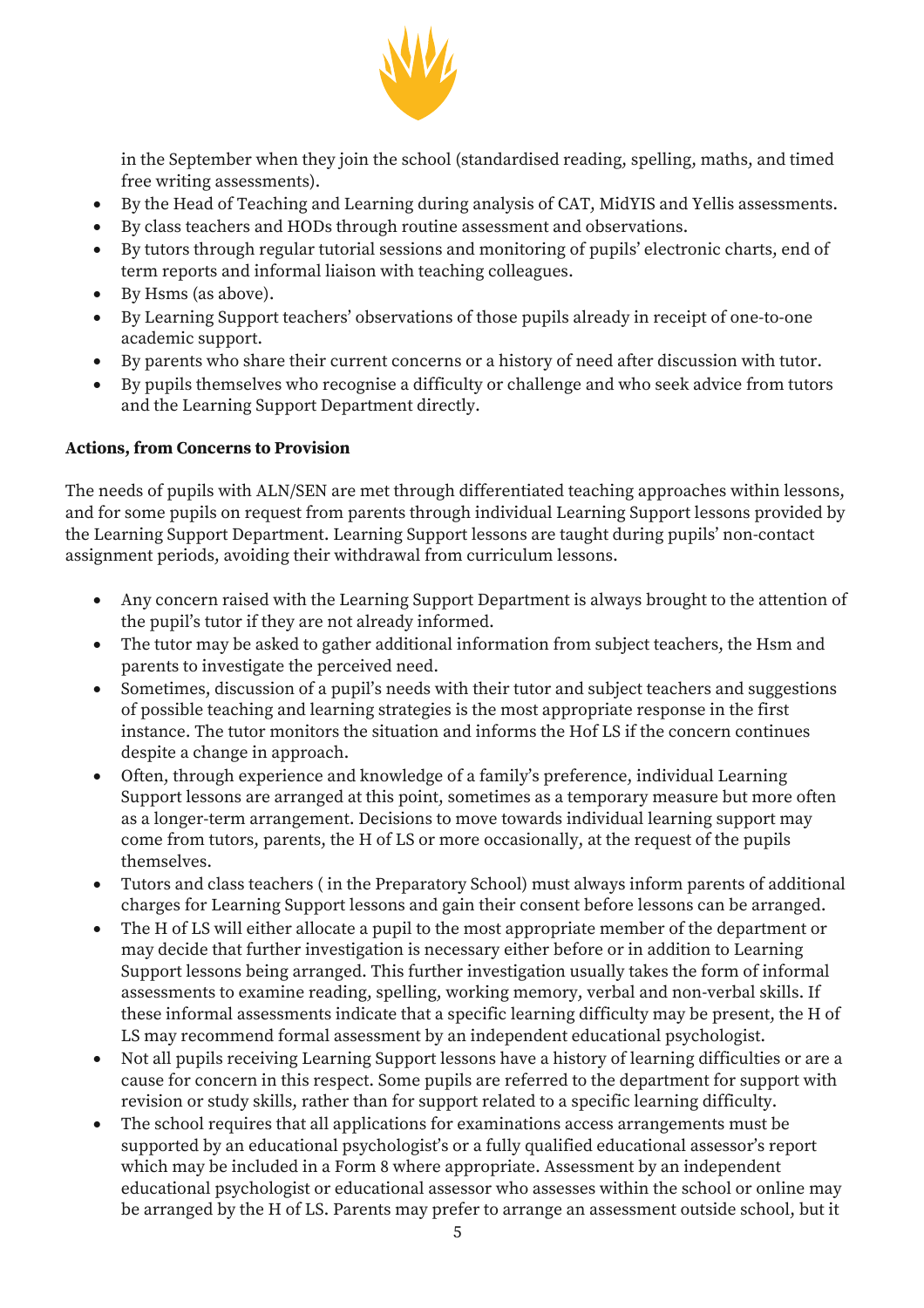

must be noted that JCQ, who administer exam concessions, would prefer this to undertaken within the school where possible. This must be undertaken by a suitably qualified person, recognised as such by the school and accepted with the school's agreement. At all stages, it is the responsibility of the tutor to ensure accurate communication between parents and the H of LS with decisions confirmed in writing and/or via e-mail. Parents must send a hard copy of the assessment report to the H of LS the tutor and the Hsm.

- The needs of pupils with English as an Additional Language are met according to the protocol outlined below.
- Gifted and Talented pupils are identified via separate procedures overseen by the Deputy Head Academic.
- Pupils with medical, emotional or social difficulties or needs are supported through the school's pastoral system, medical provision and counselling service. The Academic Support Department may be consulted about their care or asked to ensure appropriate exams concessions are in place.

### **The Communication of Individual Pupils' Learning Needs**

Teachers receive class lists at the beginning of each academic year, which denote pupils known to have ALN/SEN. Teachers have access to individual pupil profiles; these provide a description of individual needs and recommended inclusive classroom strategies. If a pupil's needs change part way through an academic year, the profile is updated, the tutor and Hsm are informed via e-mail and the internal iSAMS messaging service by the H of LS. As far as possible, communication about pupils' additional learning needs may happen informally through discussions during break and lunch times, but fluid and regular communication between the department and the rest of the teaching staff is integral to the department's practice. E-mail, Teams and iSAMS are used as the primary tools for sharing information in this way.

#### **Monitoring the Progress of Pupils with Additional Learning Needs.**

- An individual pupil profile is maintained in the school's central MIS, accessible to members of the Common Room. These profiles describe the individual pupil's difficulties together with recommended teaching and learning strategies, where appropriate. The school's data for these pupils is therefore stored in its centralised records of all pupil data.
- A pupil record is maintained for each pupil receiving individual Learning Support lessons. This records individual lesson aims, details of lesson activities and notes on pupil progress.
- Pupils' Common Assessment results, internal and external exam results and individual subject reports are used by the department to monitor progress and set pupil targets for improvement.
- Learning Support teachers have access to individual pupil electronic charts and can track a pupil's progress week to week.
- The H of LS regularly meets with Learning Support staff to discuss the progress of the pupils they teach.
- The Learning Support Department meets each week to share good practice and to discuss pupils' progress and concerns.

#### **Examinations Access Arrangements**

Criteria must be met in support of each case, as set out in the JCQ's (Joint Council for Qualifications), 'Access Arrangements, Reasonable Adjustments and Special Consideration' document, which is updated annually. Examination access arrangements are granted by the Head of Centre, i.e., the Head,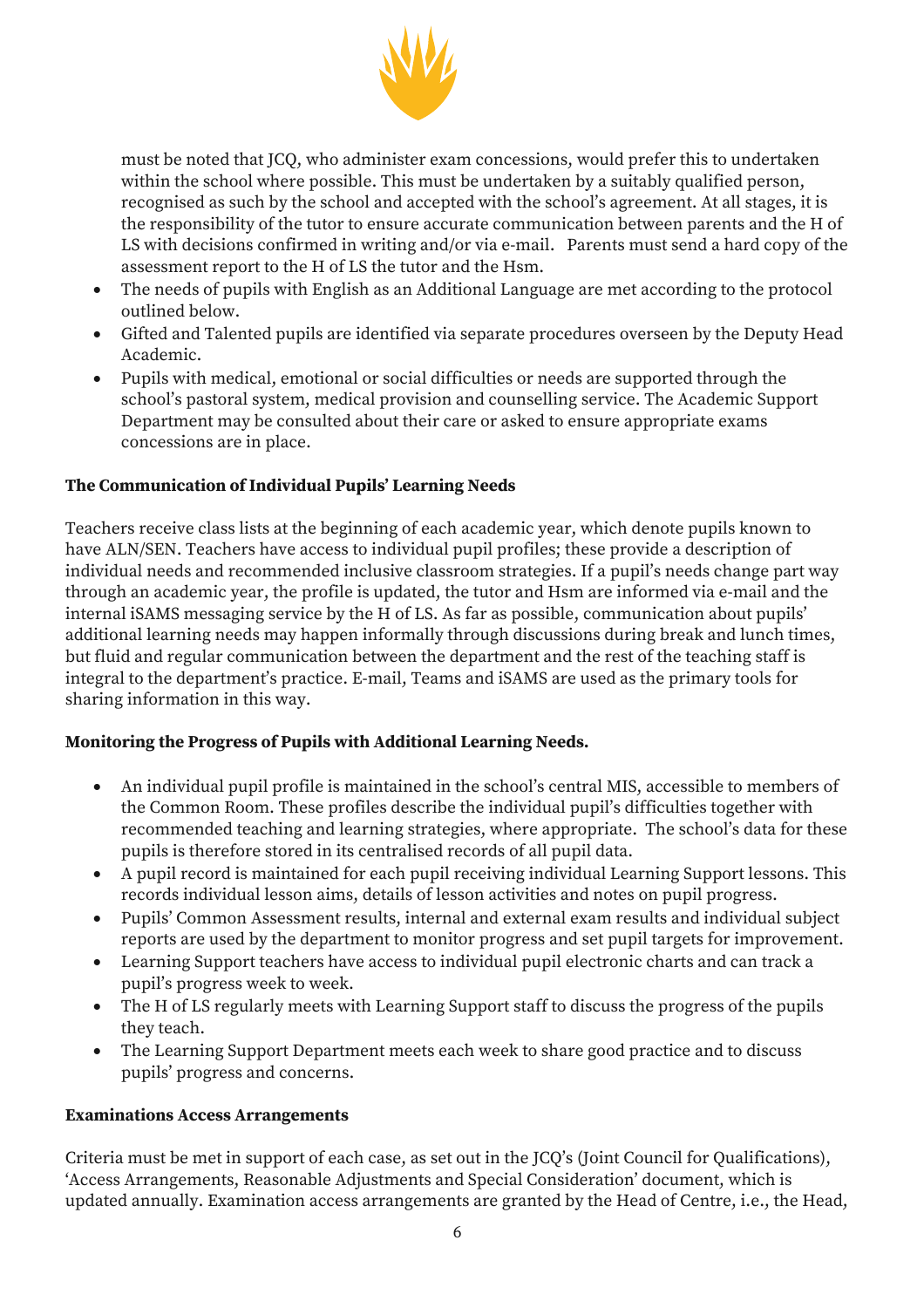

Teacher with their administration carried out by the H of LS and the Examinations Officer. The most common access arrangement is up to 25% extra time in exams. An assessment report may also recommend use of a word processor although this maybe generated by teacher referrals and requests. On very rare occasions a different access arrangement may be awarded in response to individual circumstances.

It is the policy of the school that exams' access arrangements may only be granted if supported by:

- an educational psychologist's report
- an educational assessor's report
- or in exceptional circumstances a medical certificate.

JCQ prescribes that the educational psychologist's or educational assessor's assessment must have been undertaken from Year 9 onwards and prefers this assessment to be conducted in the school environment (as far as possible). An alternatively commissioned report must meet the stringent requirements of JCQ that it should be conducted by a practitioner with whom the school has an established working relationship. The school has to be confident that teaching staff can, through inclass observations, support any findings with Teacher File Notes for a candidate's examination folder.

JCQ requires that an assessment must indicate that a candidate is unable to complete an assessment in the time allowed. This will be indicated by two below average scores (i.e., less than SS84) in the assessment of processing speed, reading and/or writing speed or below average reading comprehension. At the same time JCQ require the centre to 'paint a picture of need' and the candidate's 'normal way of working' by supplying evidence to demonstrate difficulties are significant and persistent and there is a genuine need for an arrangement that is reasonable.

If a pupil has been awarded use of a Word Processor in their Prep School then this concession will 'roll over' into the Senior School. For the majority of pupils who use a word processor in examinations, **the spell check will be disabled.** Only those who have compelling evidence from a current full assessment with recommendations, will be permitted the use of a word processor with **spell check enabled**. New applications for the use of a Word Processor in examinations will need to be supported by evidence from a combination of the computer-based LUCID assessment and The Detailed Assessment of Handwriting Speed (DASH). Scores will need to comply with the requirements of JCQ, CIE and IB before permission is granted. Use of a word processor in examinations can be granted on medical grounds with supporting evidence.

The H of LS oversees the collection of supporting evidence to ensure it is available for inspection, usually annually at the time of public examinations, and carried out by a JCQ inspector. The body of such evidence must demonstrate the nature of ALN/SEN over a span of time to support that an ALN/SEN is significant and persistent. The January mock exams (plus two weeks for marking exam scripts and reviewing pupil use of and need for access arrangements) will be regarded as the cut off for new applications. Applications thereafter will not reflect 'normal way of working within the centre' and will need to be supported by a full assessment by a centre approved assessor. No applications can be processed after the deadline of 31<sup>st</sup> March of the year exams are to be taken.

The Examination Officer works closely with the Learning Support department in order to closely monitor access arrangements and ensure compliance surrounding the administration of JCQ/Pearson and CIE examinations. The Examination Officers keep detailed records of pupil use of exam arrangements and as such the H of LS reserves the right to withdraw unused Access Arrangements.